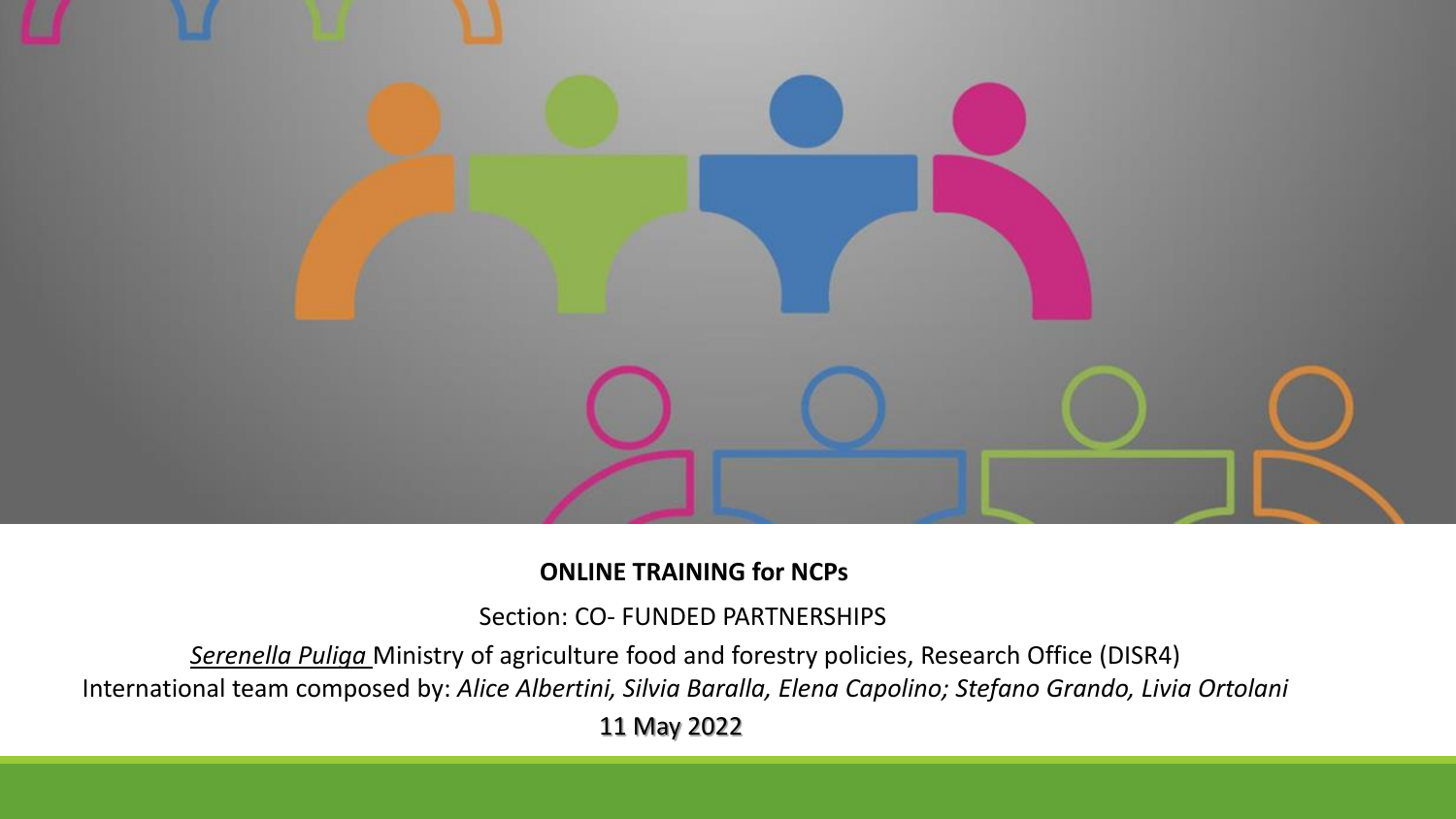

calls/horizon-europe/european-partnerships-horizon-europe/candidates-food-security\_en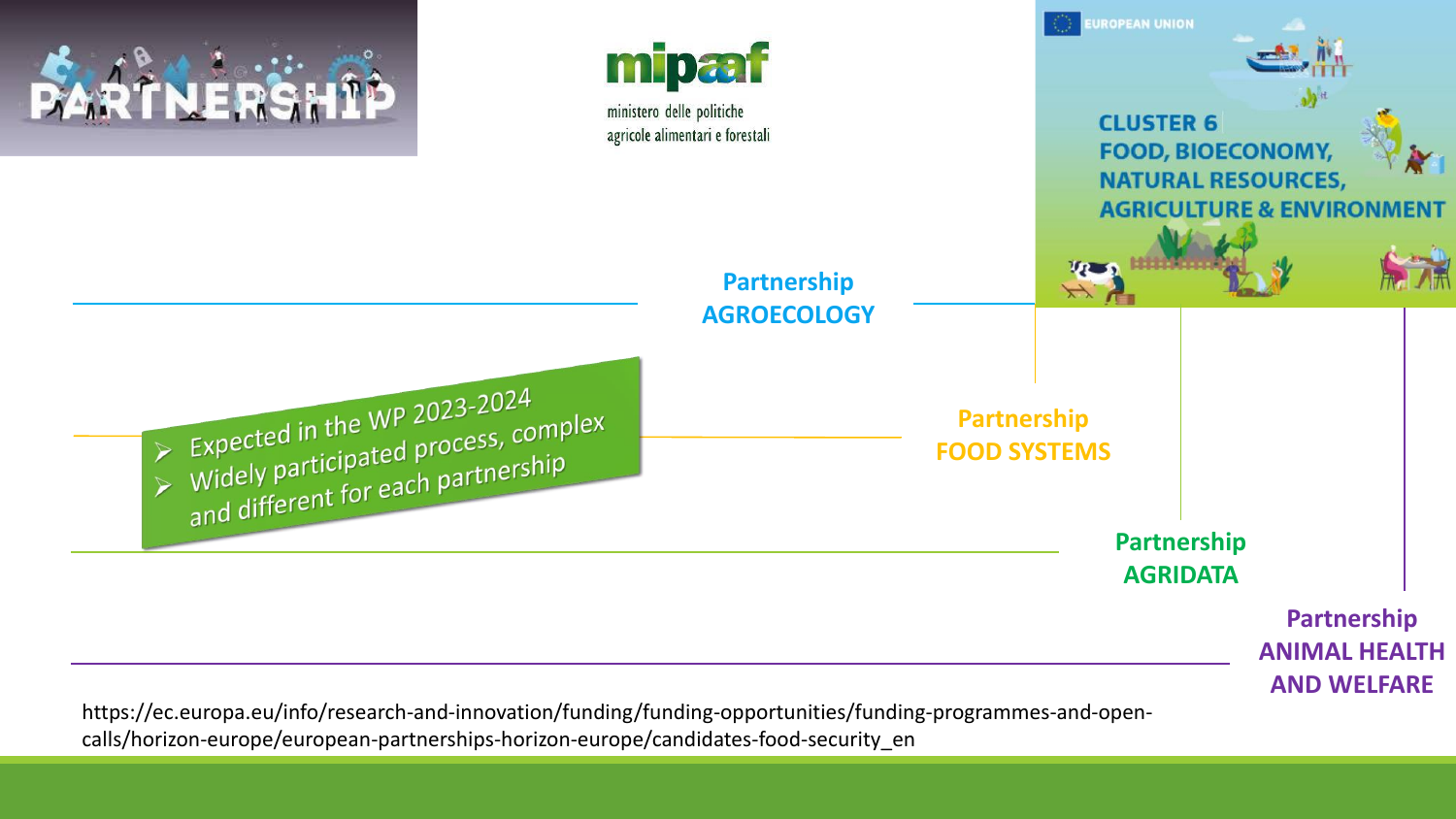### **MIPAAF – Research and Experimentation office (DISR4) within European Research Area (***from 2004 until today***)**

- Participation to ERA-Nets, ERA-Nets PLUS, ERA-Nets COFUND, CSA, EJP, JPIs (foreseen within the European Research programmes FP6, FP7, H2020 and Horizon Europe)
- Italian delegate in the Standing Committee on Agricultural Research (SCAR) at the EU Commission
- Represents Mipaaf in the Global Research Alliance on agricultural greenhouse gases and Wheat Initiatives



**2013-2021 Financial contribution Mipaaf in ERA** 10 mln of euros (out of which around 3,25 mln for organic farming)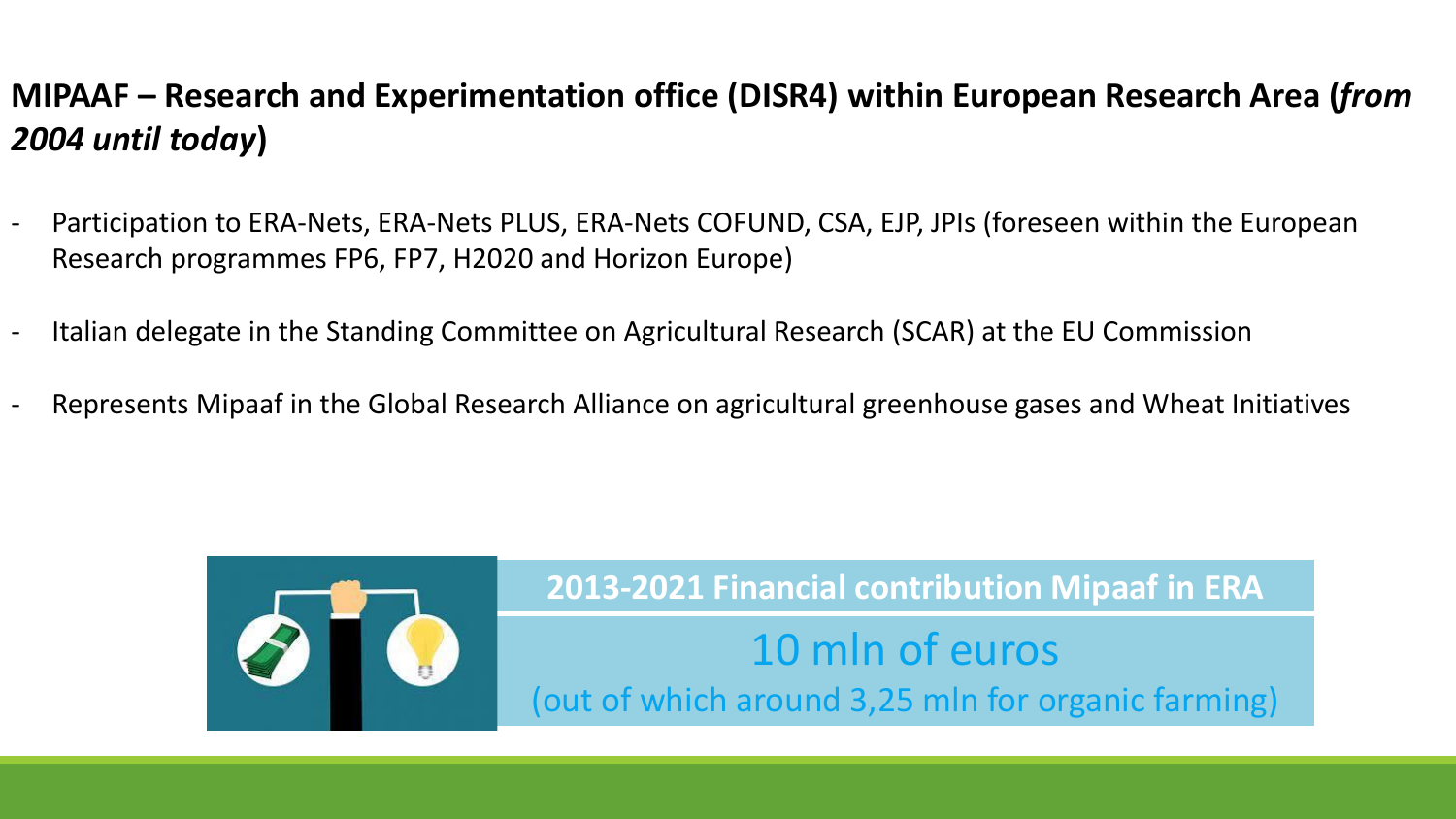### **MIPAAF – Research and Experimentation office (DISR4) within Horizon Europe Partnership Cluster 6 process**

on Agricultural Research

Through the SCAR **Strategic Working Group Agroecology** ad hoc participates actively in the redaction of partnership factsheet and partnerhips proposals

Through the SCAR **Strategic Working Group Food System** has expressed avalaibility to contribute to the partnership factsheet and partnerhips proposals

Through the **ICT AGRIFOOD/ERAPLANET** consortium partecipates actively in the core group to contribute to the partnership factsheet and partnerhips proposals

Through the SCAR **Collaborative Working Group Sustainable Animal Production** has expressed avalaibility to contribute to the partnership factsheet and partnerhips proposals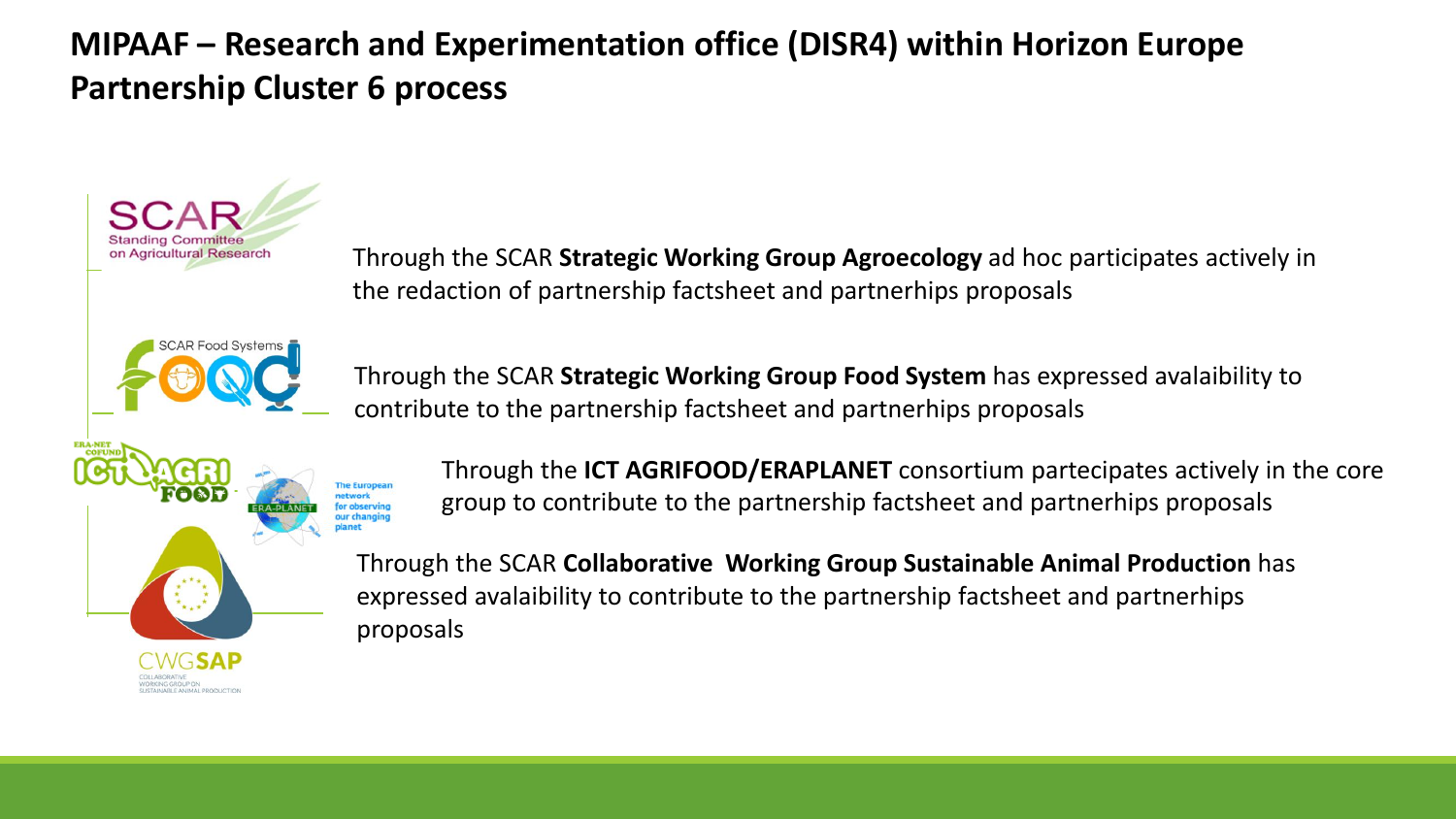## **Partnership AGROECOLOGY**

#### **Partnership "Accelerating farming systems transition: agroecology living labs and research infrastructures"**

**Objective**. The partnership aims to accelerate the transition towards sustainable, climate- and ecosystem-friendly farming practices through agroecological approaches. It indicates the main tools to be strengthened for the development of Agroecology (Living Labs and Research SCAR Infrastructures) already in its title. However, activities will cover a wider range of initiatives and forms of intervention.

**State of art**. The process aims to the preparation of a partnership "dossier", coordinated by the SCAR Strategic Working Group on Agroecology (SCAR-AE) set up in early 2021. Its last version has been sent to the EC in April 2022. In 2022 the Strategic R&I Agenda (SRIA), requested by the Commission, is also being produced. These documents will be considered in the definition of the call that will be launched by the Commission at the end of 2022- beginning of 2023.

During the process, SCAR-AE has gathered inputs from a wide range of stakeholders, and received advice and support from other initiatives, in particular from three Coordination and Support Actions (CSA): All-Ready, AE4EU, SMS.

**Involvement. Mipaaf and experts participate in the process with three representatives in the SCAR-AE group, contributing to the definition of objectives, activities, governance etc., and coordinate their activity with the representatives in other Cluster 6 partnerships.** 

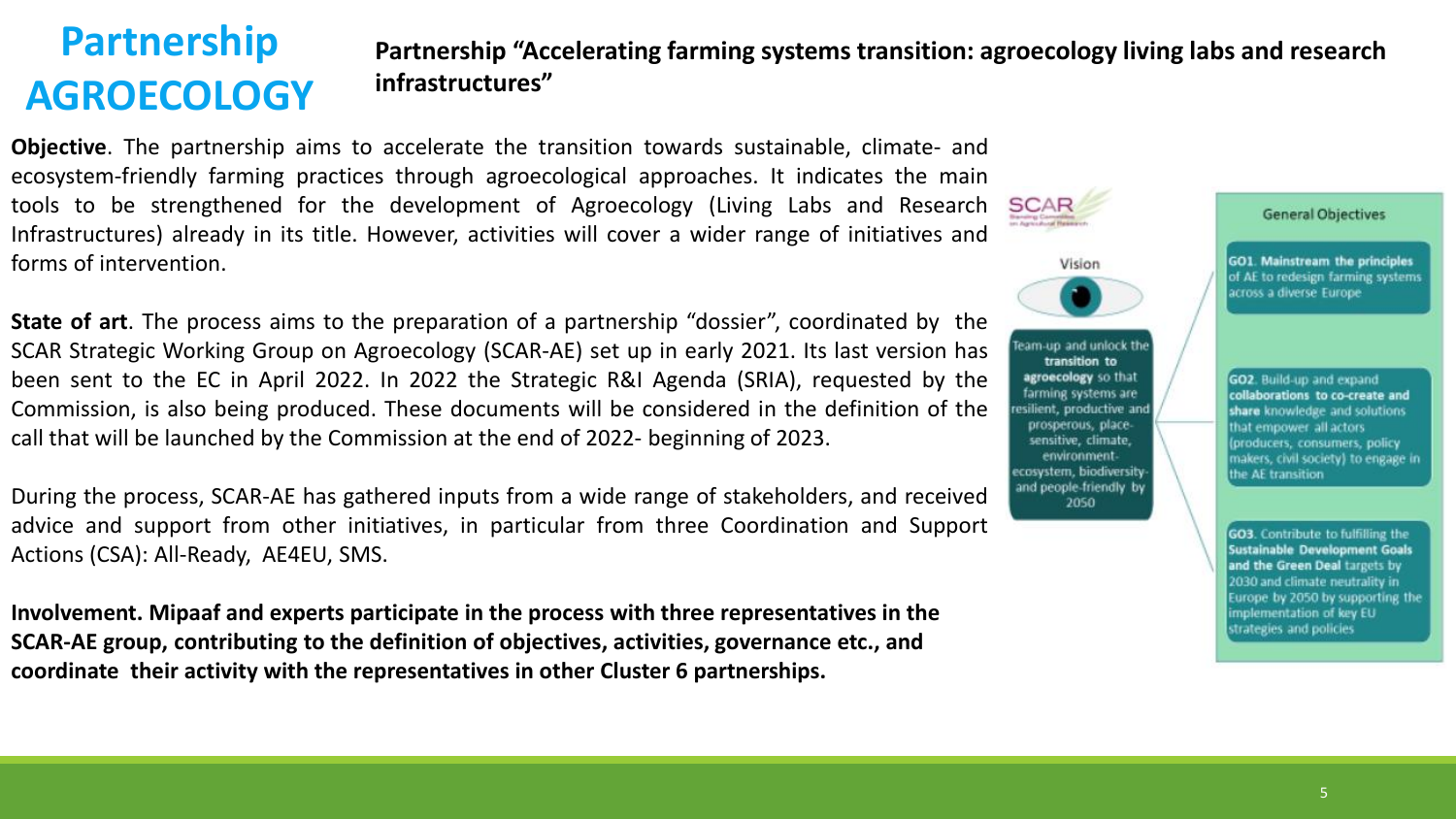**Partnership FOOD SYSTEMS**



**Sustainable Food Systems for People, Planet and Climate**

**Objectives.** This partnership aim at **accelerating the transition toward safe and secure diets for all, based on a sustainable food production** («for all» include the dimension of qualitative and quantitative food supply), developing and implement collectively a food innovation policy based on this mission all over Europe.

The co-development of multidisciplinary R&I programmes involving all relevant stakeholders will create a **European network of observers for the monitoring of the European Food Systems** and for implementing a wide range of activities to improve the impact of R&I and the leardership of EU in supporting sustainable food systems development, in line with the Green Deal and the Farm to Fork strategies.

**State of the Art.** MIPAAF actively contributes in the SWG Food System, coordinated by INRAE (FR) and by the Finnish Ministry of Agriculture. The Partnership will be launched by the European Commission in 2023. The CSA "*FOODPathS: Co-creating the protoype Sustainable Food Systems PArTnersHip"* is currently starting in order to support the process of partnership development.

**Involvement. Mipaaf and experts contributed to the partnership document of the Safe and Sustainable Food Systems for People, Planet and Climate, which aim to develop an R&I platform for food systems connecting different european platforms and R&I programmes at local, national and european level in order to support the transition towards European sustainable Food Systems by 2030.**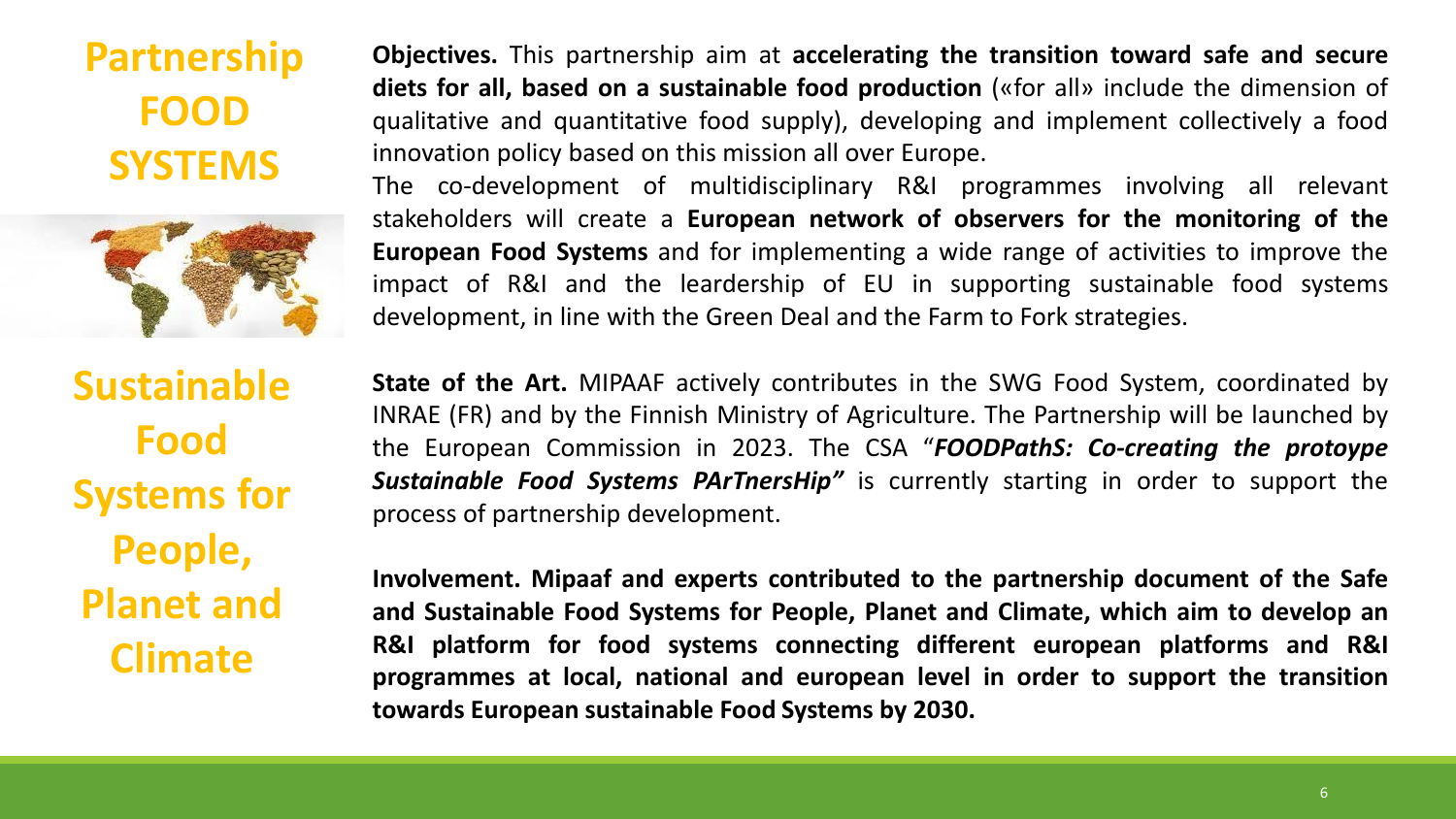# **Partnership AGRIDATA (Agriculture Data)**

**Objectives.** The Horizon Europe Partnership "Agriculture of Data" (AgData) aims to support a **sustainable agriculture in Europe** as well as strengthening **policy monitoring and evaluation** capacities, by using the potential that **digital and data technologies** in combination with Earth observation (EO) and other environmental and agricultural **data offer.**



**State of the Art.** The core group working on the partnership is coordinated by Denmark, Spain and Italy. After a first survey and workshop in May 2021 and a couple of other consultation workshops with stakeholders took place in December 2021 during the process of partnership document development. It is now time to **develop the Partnership Strategic Research and Innovation Agenda (SRIA).** The Agriculture of Data Partnership will be launched by the European Commission in 2023.



**Involvement**. **MIPAAF, together with MUR, is part of the Core Group who developed the partnership document, and it is actively working in the development of the Strategic Research and Innovation Agenda (SRIA) of the Agriculture of Data Partnership. This activity is combining the knowledge and experience developed by MIPAAF in the ERA-NET ICT-AGRI-FOOD action and by MUR in the ERA-NET ERA PLANET.**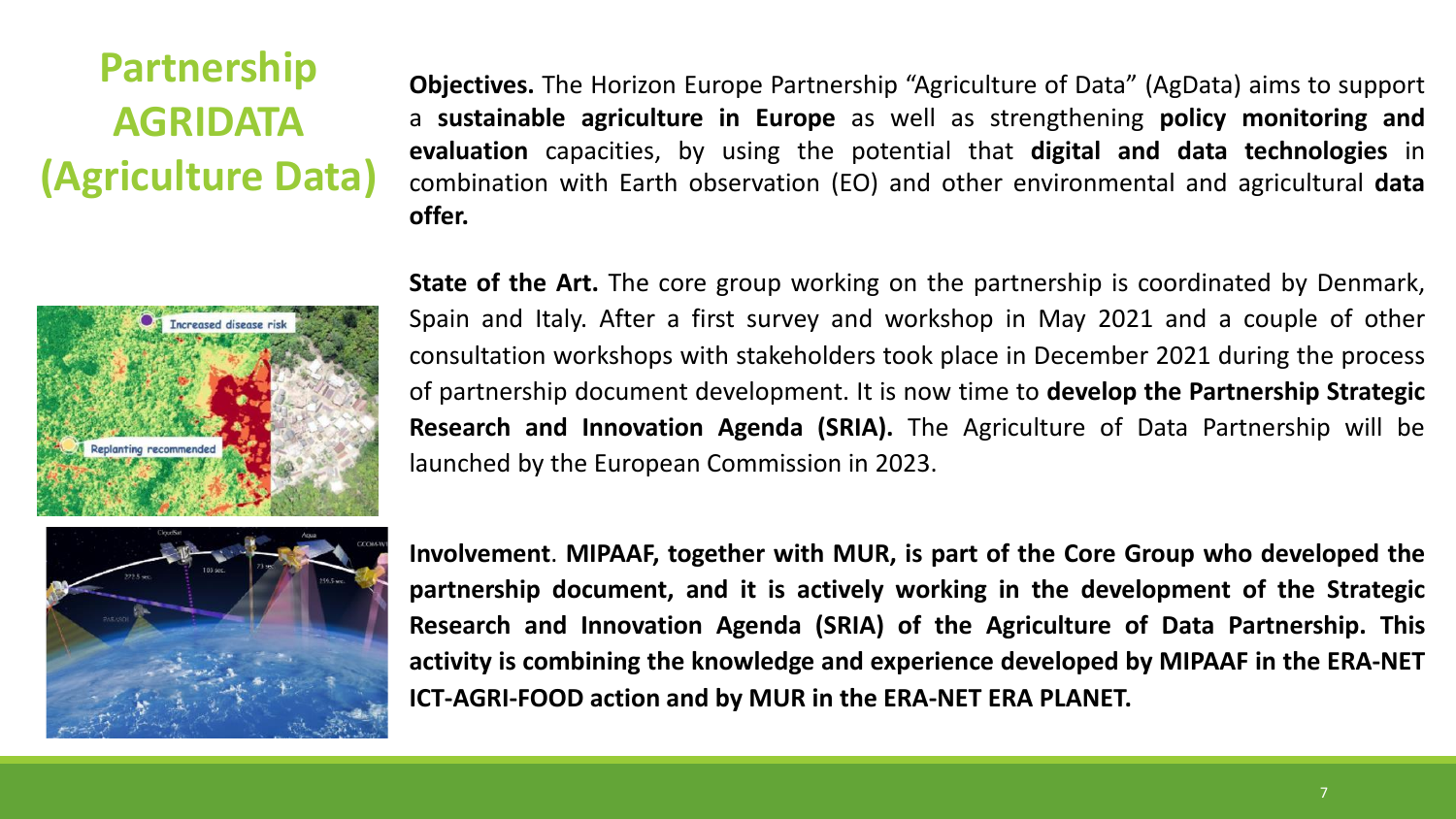## **Partnership Animal Health & Welfare (PAHW)**



**Objective**. deliver key knowledge, services and products to significantly improve the control of animal infectious diseases and animal welfare in a coordinated way which will sustain animal production and protect public health. It will involve reference laboratories, funding agencies and cooperate with the private sector. PAHW foreseen research activities performed both through (mainly) external, open calls, plus activities performed internally.

**State of art**. The Dossier proposal have been submitted in April 2022. In May 2022 will be known **volume of commitment and Ratio in kind** *vs* **cash.** Further drafting of SRIA in collaboration with ICRAD and the 4 working groups before summer; consultation process of stakeholders until end 2022.

**Involvement. Mipaaf and experts contributed to the partnership document (technical and management aspects) and will participate to the research activities that will be activate within the PAHW.**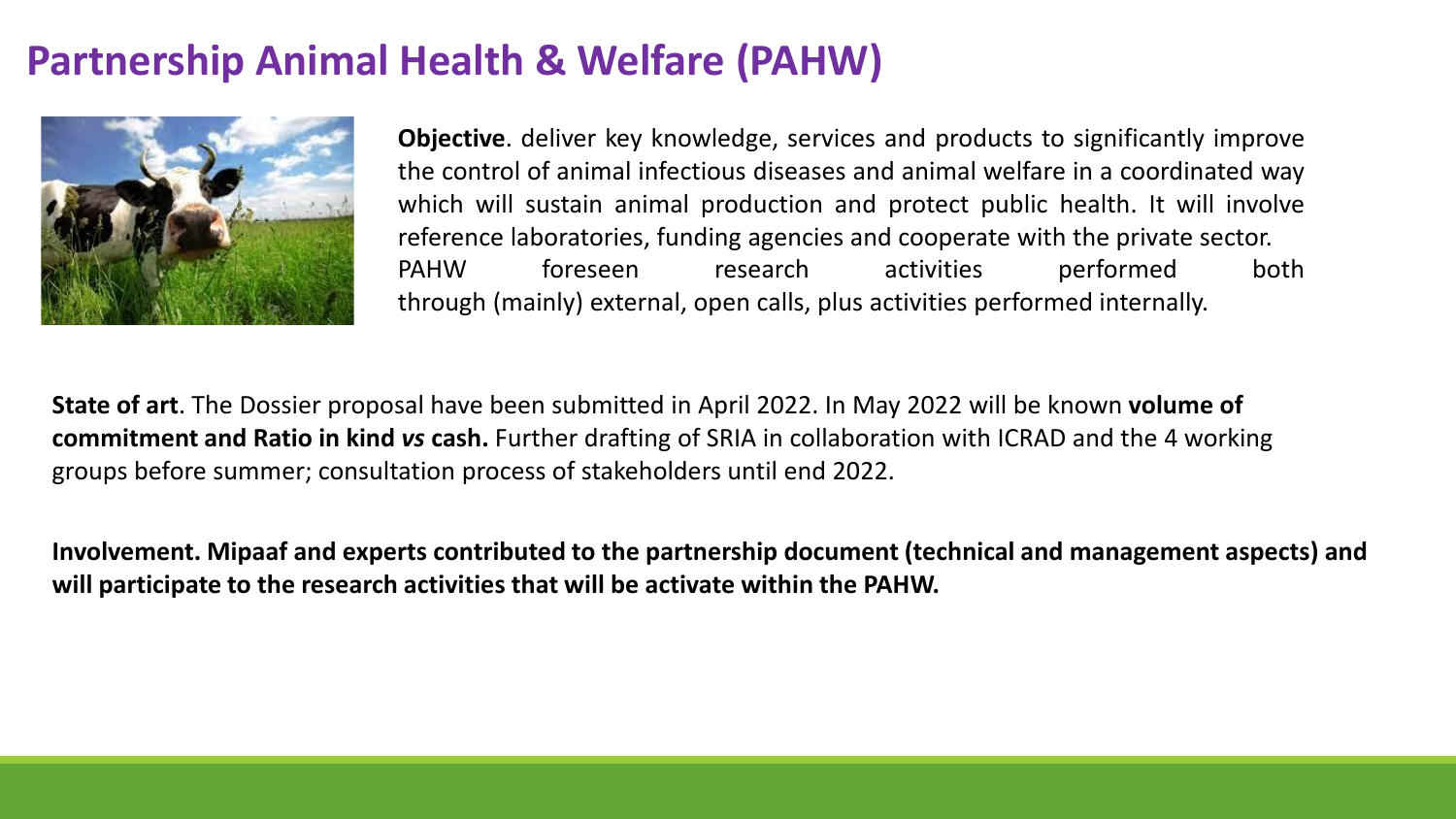## **Very early stage for the future partnership Forestry (Possible launch in 2025-2026)**





**SCAR FOREST (Strategic Working Group on Forests and Forestry Research and Innovation)**

- **1. HORIZON-CL6-2022-CIRCBIO-01**
- **2. HORIZON-WIDERA-2022-ERA-01**

**2 actions (RIA and CSA) promoted by SCAR FOREST (Strategic Working Group) are under evaluation to better define a setting up of the Partnership on Forestry and Forestry based sector**